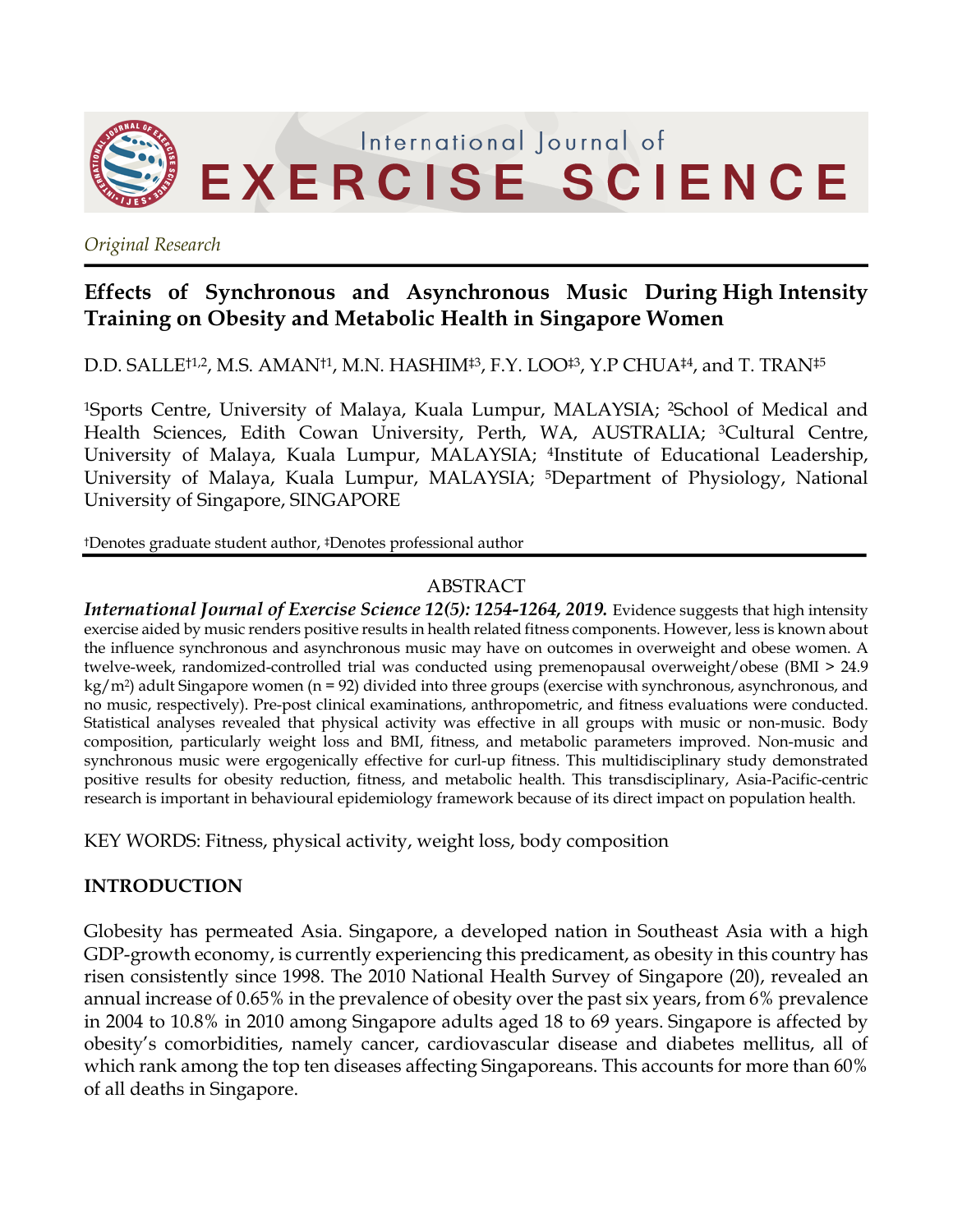According to The National Health Survey of 2010 and The Ministry of Health in Singapore (20), although Malays are a minority at 13.5% of Singapore's total population, this community has the highest obesity rate at 24%. Ai-Lien (5) reported that 7 in 10 Malays in Singapore were categorized as higher risk for obesity related co-morbidities as a result of their body compositions. Although physical activity is a commonly recognized modality to mitigate complications related to obesity, the levels of sports participation and exercise have declined (26). A 42% decrease in participation was reported across all participants under 60.

A dose-response relationship exists between the amount (frequency, intensity, duration) of physical activity and health outcomes (1). Based on the dose-response relationship of physical activity and health outcomes, physical activity at higher heart rates will generally lead to greater benefits (19). Higher heart rates are augmented by high intensity training consisting of the involvements of repeated short-to-long bouts of high-intensity exercise interspersed with passive or active recovery periods at a lower intensity. This type of training produces an optimal stimulus to elicit both maximal cardiovascular and peripheral adaptations where one spends several minutes per session in their 'red zone,' (namely, at least 90 % of their maximal oxygen uptake  $[VO<sub>2</sub> max]$ ) (4). High intensity training prescriptions consist of the manipulation of nine variables: work interval intensity and duration, relief interval intensity and duration, exercise modality, number of repetitions, number of sets, as well as the between-set recovery duration and intensity. Manipulation of any of these variables can affect the acute physiological responses to high intensity training. The reason for using high intensity training in both healthy and clinical populations is that the vigorous activity promotes greater adaptations through increased cellular stress, while their short durations and ensuing recovery intervals allow even untrained individuals to work harder than what would otherwise be possible at steady-state intensity.

High intensity training has been shown to be safe for both the healthy and diseased populations (8,12). Studies on special populations, namely obese young females (22), chronic stroke survivors (9), and patients with cardiovascular and metabolic disease (24) supported this.

To address the reduced functional capacity of our sample (11), music was used as an ergogenic aid in this research. Music assists in exercise performance by reducing the sensations of fatigue, promoting relaxation, increasing physiological arousal and improving motor coordination (28). Karageorghis and colleagues' (16) research on synchronous and asynchronous music reported that women gained greater benefits from both music conditions ergogenically and psychologically during circuit type exercise compared to men. This knowledge that women gained greater benefits from both music conditions is the focus of this research.

Previous studies have been conducted to test the effectiveness of synchronous and asynchronous music in treadmill walking (15), cycle ergometry (2), 400-m running (25), and swimming (14). However, the effects of culture-centric synchronous and asynchronous music have not been researched among overweight and obese Singapore Malay women.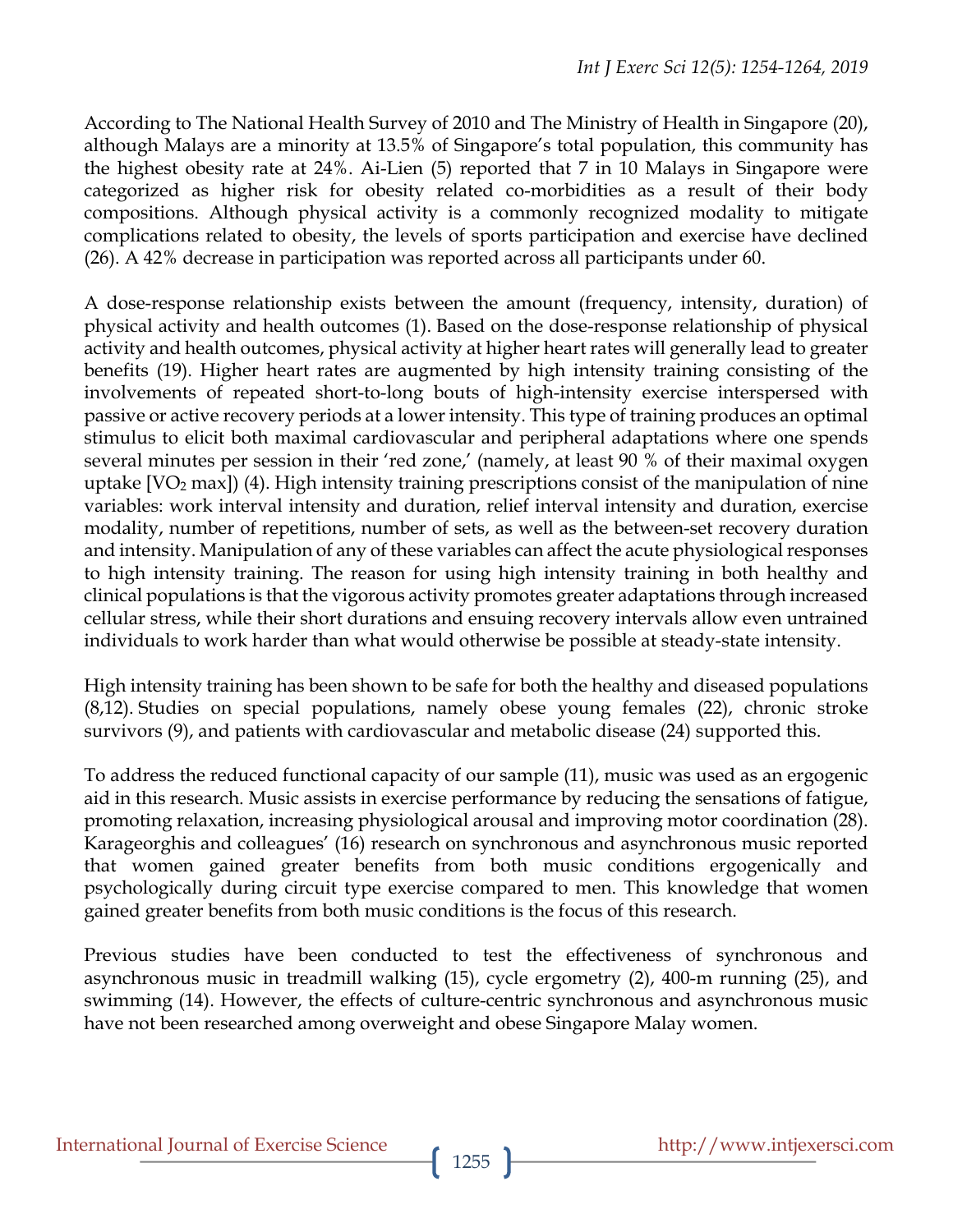## **METHODS**

### *Participants*

Ninety-two overweight and obese Singaporean adult women were recruited voluntarily for this twelve-week randomized controlled trial. Subjects were randomly allocated into two treatment groups (exercise with synchronous music  $[n = 31]$  and exercise with asynchronous music  $[n = 1]$ 31]) and a control group (exercise with no music  $[n = 30]$ ). Subjects were  $43 \pm 9.0$  yrs (Group A  $=$  exercise with synchronous music),  $40 \pm 10.7$  yrs (Group B = exercise with asynchronous music) and  $40 \pm 9.4$  yrs (Group C = exercise without music), respectively. 29.3% of the subjects were  $\leq$ 34 years old, 28.3% were in the range of 35 to 44 years old, while the rest were ≥ 45 years old  $(42.4\%)$ .

#### *Protocol*

Having provided written informed consent, subjects obtained medical clearance prior to the study via clinical examination. The examination was done by a certified physician in Singapore, and consisted of serum lipid analysis (total cholesterol, HDL cholesterol, LDL cholesterol, total/HDL ratio), resting heart rate, blood glucose, systolic and diastolic blood pressure. This same clinical examination was conducted following the twelve-week intervention. Fitness evaluations, specifically push up, curl up, and bodyweight squat tests, were also conducted at baseline and post intervention. Subjects were advised to keep to their usual food intake with no caloric restriction.

Pre- and post-anthropometric evaluations were also conducted on all subjects. Height and body weight were measured to the nearest 0.1 cm and 0.1 kg, respectively. Girth measurements for chest, abdomen, waist, and hip were taken to the nearest 0.1 cm using Myotape (AccuFitness LLC, USA). Body mass index (BMI) and waist-to-hip ratio was calculated. Skinfolds for triceps, abdomen, and suprailiac were taken using calipers and fat percentage was calculated using the Jackson & Pollock equations (13).

A guided thrice weekly physical exercise training program was used as the intervention. Dynamic warm up was utilized as opposed to static stretching warm up because of its effects on power and agility (18). Following the dynamic warm up, the intervention consisted of intervals of bodyweight exercise, which included modified pushups, modified curl ups, and bodyweight squats. Subjects concluded with a dynamic cool down and static stretches. The intervals of the bodyweight movements were executed in three sets of 12, 9, and 6 repetitions, respectively, with 90 seconds of rest in between the sets. Midway through the twelve week intervention, the rest interval was shortened to 30 seconds between sets. Stretches were incorporated for the quadriceps, adductors, hamstrings, tibialis anterior, gastrocnemius and soleus, obliques, latissimus dorsi, pectorals, deltoids, biceps, triceps, and sternocledomastoid.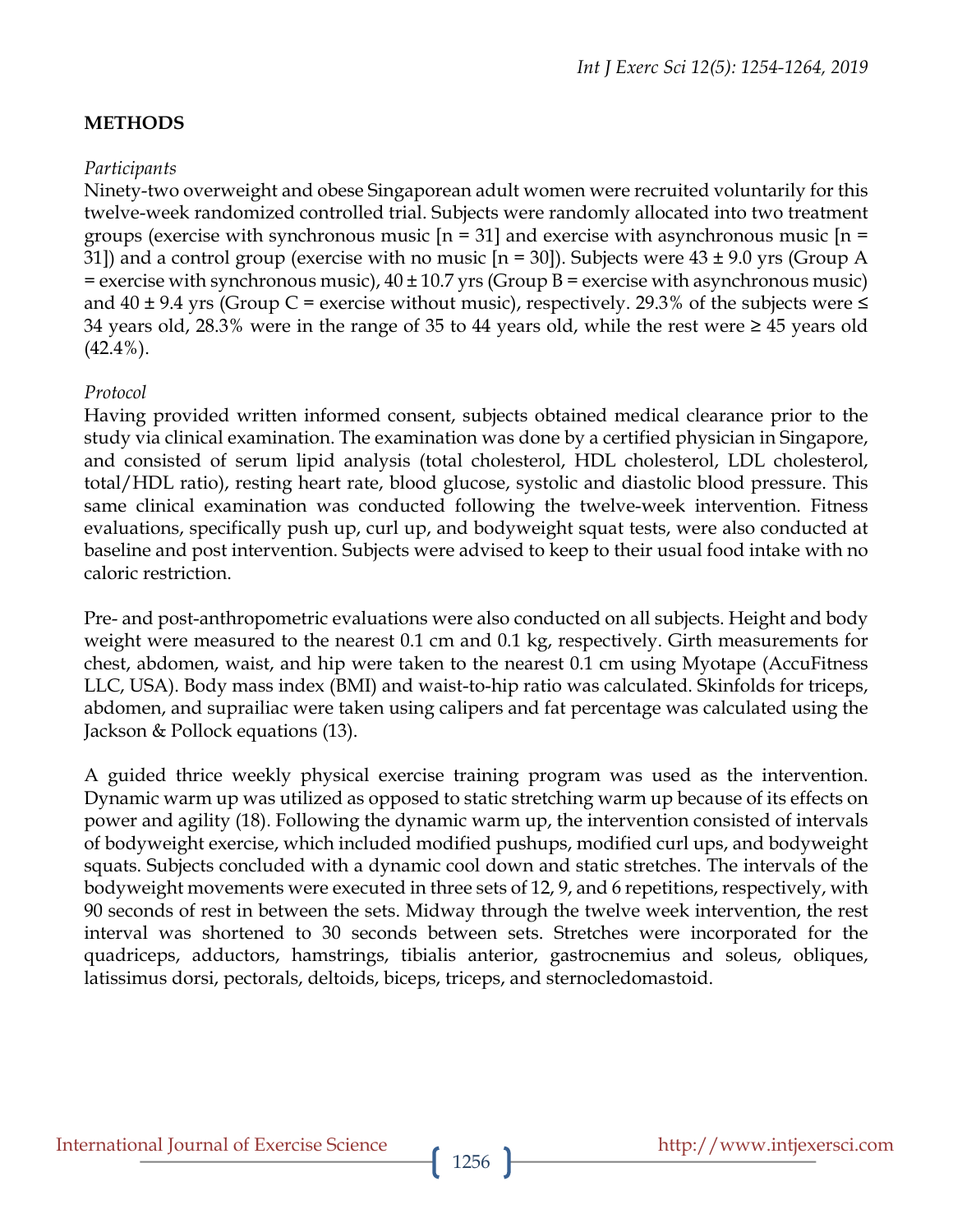

**Figure 1.** High intensity training & music on body composition, fitness and metabolic health

#### *Statistical Analysis*

Data were analyzed using SPSS (Statistical Package for the Social Science). All descriptive data were expressed as mean ± standard deviation. A paired sample t-test was first conducted to determine any changes before and after interventions. Further, a split-plot ANOVA (SPANOVA) was carried out to explore intervention between groups (Group A = exercise with synchronous music; Group  $B$  = exercise with asynchronous music; Group  $C$  = exercise with no music) for body composition, blood lipid metabolic profiles, and fitness at Time 1 (baseline, prior to intervention) and Time 2 (12-weeks after intervention). Statistical significance was accepted at p<0.05 for all tests.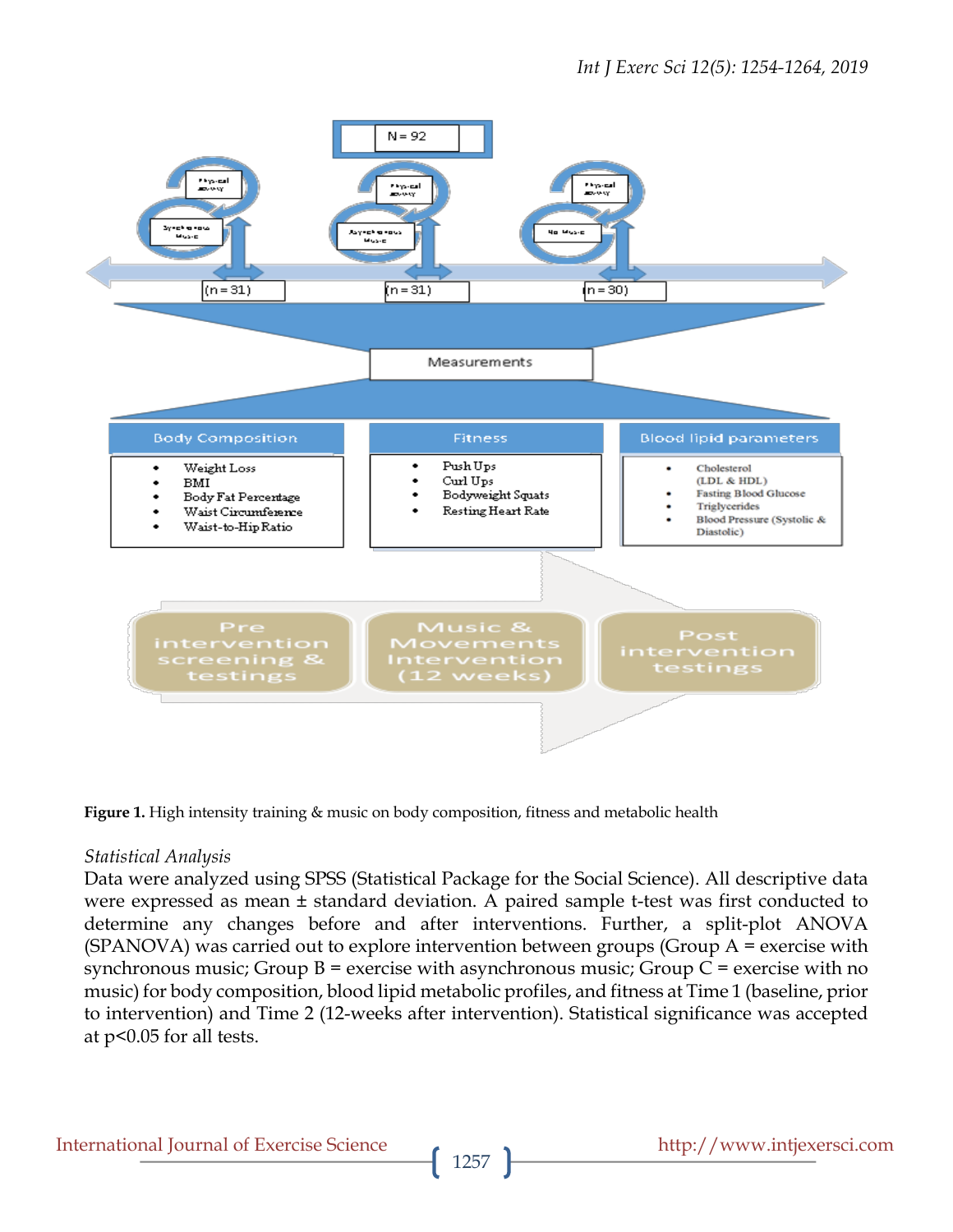#### **RESULTS**

Results from this study are displayed in Table 1. There were significant decreases (p<0.01) in all variables except for waist-to-hip ratio, where the changes were not significant ( $t = -1.15$ ,  $t = -1.00$ and  $t = -0.55$  for Group A, Group B, and Group C, respectively).

| Table 1. Paired sample t-test results of body composition pre and post-training for high intensity exercise with |  |  |  |
|------------------------------------------------------------------------------------------------------------------|--|--|--|
| synchronous, asynchronous and without music                                                                      |  |  |  |

| Body                                        | Group A                    |            |                           | Group B              |                             |            |            | Group C       |                          |            |            |                  |
|---------------------------------------------|----------------------------|------------|---------------------------|----------------------|-----------------------------|------------|------------|---------------|--------------------------|------------|------------|------------------|
| compositi                                   | (exercise with synchronous |            |                           |                      | (exercise with asynchronous |            |            |               | (exercise without music) |            |            |                  |
| on                                          | music)                     |            |                           | music)               |                             |            |            |               |                          |            |            |                  |
|                                             | Pre                        | Post       | Paired                    | $\mathfrak{t}$       | Pre                         | Post       | Paired     | $\mathfrak t$ | $\overline{\text{Pre}}$  | Post       | Paired     | $\mathsf t$      |
|                                             | (Mea                       | (Mean      | diff                      |                      | (Mea                        | (Mea       | diff       |               | (Mea                     | (Mea       | diff       |                  |
|                                             | n                          | $\pm SD$ ) |                           |                      | n                           | n          |            |               | n                        | n          |            |                  |
|                                             | $\pm SD$ )                 |            |                           |                      | $\pm SD$ )                  | $\pm SD$ ) |            |               | $\pm SD$ )               | $\pm SD$ ) |            |                  |
| Weight                                      | 78.1                       | 71.5       | 6.64                      | 8.23                 | 76.7                        | 73.2       | 3.55       | 5.54          | 80.8                     | 77.1       | 3.69       | 7.45             |
| (kg)                                        | ±14.6                      | ±11.7      | ±4.49                     | $***$                | $\pm 10.4$                  | ±10.7      | ±3.57      | $**$          | ±10.5                    | ±9.9       | ±2.71      | $***$            |
|                                             |                            |            |                           |                      |                             |            |            |               |                          |            |            |                  |
| BMI                                         | 31.3                       | 28.7       | 2.63                      | 8.84                 | 31.1                        | 29.7       | 1.44       | 5.48          | 32.5                     | 31.0       | 1.48       | 7.39             |
| $\left(\frac{\text{kg}}{\text{m}^2}\right)$ | ±5.1                       | ±4.2       | ±1.66                     | $**$                 | ±4.0                        | ±4.1       | $\pm 1.47$ | $**$          | $\pm 4.4$                | ±4.1       | ±1.10      | $**$             |
|                                             |                            |            |                           |                      |                             |            |            |               |                          |            |            |                  |
| Chest                                       | 38.7                       | 36.3       | 2.44                      | 6.42                 | 39.1                        | 37.1       | 1.98       | 5.50          | 39.4                     | 37.4       | 1.92       | 5.78             |
| girth (in)                                  | ±3.0                       | ±2.9       | ±2.11                     | $**$                 | ±3.3                        | ±3.0       | ±2.01      | $**$          | ±3.3                     | ±3.6       | ±1.82      | $**$             |
|                                             |                            |            |                           |                      |                             |            |            |               |                          |            |            |                  |
| Abdomen                                     | 38.2                       | 35.1       | 3.11                      | 5.84                 | 38.8                        | 36.2       | 2.61       | 4.65          | 39.8                     | 37.5       | 2.31       | 5.73             |
| girth (in)                                  | ±4.3                       | ±3.2       | ±2.97                     | $**$                 | ±3.7                        | ±3.7       | ±3.13      | $**$          | ±3.5                     | ±3.5       | ±2.21      | $**$             |
|                                             |                            |            |                           |                      |                             |            |            |               |                          |            |            |                  |
| Waist                                       | 36.0                       | 33.6       | 2.42                      | 6.17                 | 36.6                        | 34.5       | 2.11       | 5.34          | 37.0                     | 35.0       | 2.02       | 5.47             |
| girth (in)                                  | ±4.2                       | ±3.0       | ±2.18                     | $**$                 | ±3.6                        | ±3.2       | ±2.21      | $**$          | ±2.6                     | ±2.4       | ±2.02      | $**$             |
|                                             |                            |            |                           |                      |                             |            |            |               |                          |            |            |                  |
| Hip girth                                   | 43.3                       | 40.0       | 3.26                      | 6.04<br>$\star\star$ | 43.4                        | 40.6       | 2.81       | 5.75<br>$**$  | 45.1                     | 42.5       | 2.60       | 6.60<br>$**$     |
| (in)                                        | ±3.6                       | ±3.6       | ±3.01                     |                      | $\pm 3.5$                   | ±2.9       | ±2.72      |               | ±3.2                     | ±4.0       | ±2.16      |                  |
| Waist-to-                                   | 0.83                       | 0.84       | $-0.01$                   | $-1.15$              | 0.84                        | 0.85       | $-0.01$    | $-1.00$       | 0.82                     | 0.83       | $-0.05$    | $-0.55$          |
| hip ratio                                   | $\pm 0.06$                 | $\pm 0.07$ | $\pm 0.05$                | n.s.                 | $\pm 0.05$                  | ±0.06      | ±0.04      | n.s.          | ±0.05                    | ±0.05      | $\pm 0.05$ | n.s.             |
|                                             |                            |            |                           |                      |                             |            |            |               |                          |            |            |                  |
|                                             |                            |            |                           |                      |                             |            |            |               |                          |            |            |                  |
| Triceps                                     | 28.0                       | 21.2       | 6.77                      | 5.05                 | 29.1                        | 24.3       | 4.76       | 5.46          | 30.6                     | 26.4       | 4.22       | 5.95             |
| fat $(\%)$                                  | ±8.0                       | ±3.6       | ±7.47                     | $***$                | ±5.9                        | ±4.6       | ±4.85      | $**$          | ±5.4                     | ±5.9       | ±3.88      | $**$             |
|                                             |                            |            |                           |                      |                             |            |            |               |                          |            |            |                  |
| Thigh fat                                   | 41.7                       | 29.8       | 11.92                     | 5.81                 | 43.5                        | 33.8       | 9.69       | 5.48          | 44.0                     | 36.8       | 7.22       | 5.50             |
| (%)                                         | ±12.1                      | $\pm 8.8$  | ±11.42                    | $**$                 | ±8.6                        | ±8.8       | ±9.86      | $**$          | ±11.7                    | ±12.3      | ±7.19      | $**$             |
|                                             |                            |            |                           |                      |                             |            |            |               |                          |            |            |                  |
| Suprailiu                                   | 25.9                       | 18.0       | 7.89                      | 4.36<br>$***$        | 27.7                        | 21.2       | 6.53       | 4.87<br>$**$  | 28.7                     | 23.5       | 5.15       | 4.89<br>$**$     |
| m fat $(\%)$                                | ±10.4                      | ±6.5       | ±10.07                    |                      | ±7.7                        | ±6.1       | $\pm 7.47$ |               | ±10.1                    | ±8.6       | ±5.77      |                  |
| Body fat                                    | 95.6                       | 69.0       | 26.58                     | 5.75                 | 100.3                       | 79.3       | 20.98      | 6.30          | 103.3                    | 86.7       | 16.59      | 5.98             |
| sum                                         | ±27.1                      | $\pm 16.4$ | ±25.75                    | $***$                | ±18.2                       | ±17.5      | ±18.55     | $**$          | ±25.4                    | ±25.0      | ±15.19     | $***$            |
| Data<br>are                                 | presented                  | as         | the mean value ± standard |                      |                             |            | deviation; | $***$         | p< 0.01;                 | n.s.       |            | non-significant. |

# International Journal of Exercise Science http://www.intjexersci.com http://www.intjexersci.com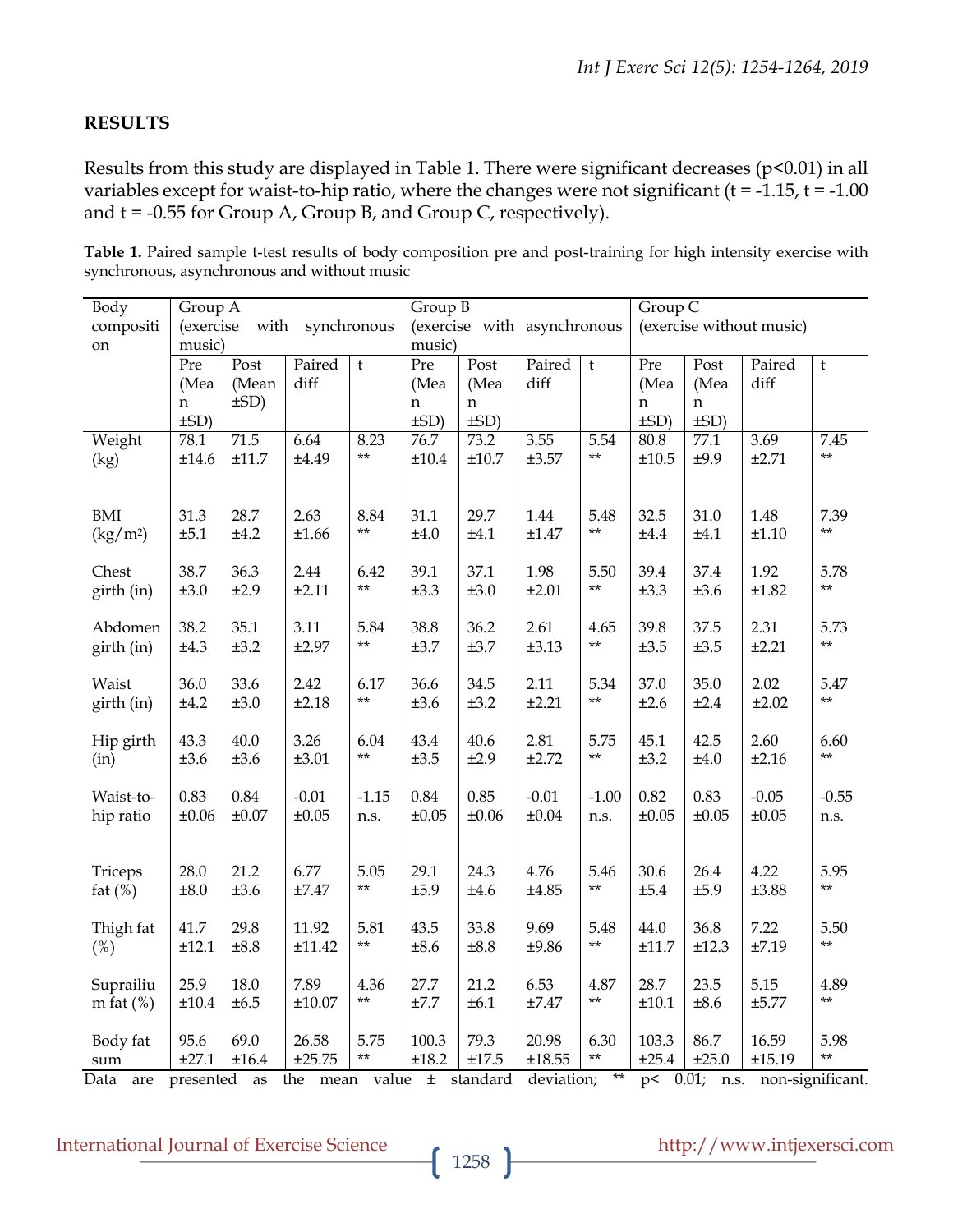Group A (exercise with synchronous music) showed the largest paired difference in their body composition, while Group B (exercise with asynchronous music) and Group C (exercise with no music) revealed similar changes for the variables tested. However, interestingly, SPANOVA analysis showed that the interaction effect was not statistically significant (Wilk's lambda = 0.338), indicating there was no difference in body composition for the three groups pre- and post-intervention. Our results were in agreement with that of Slentz and colleagues' (21), who also reported that physical activity is associated with significant reductions in body weight and fat mass in overweight and obese middle aged men and women in a dose-response manner.

All subjects were overweight (46.7%) or obese (53.3%) before the intervention, with 5.4% of the subjects in Grade III obesity (BMI > 40.0). At the start of the study, none were in the healthy range. Post intervention, subjects improved enough to move into the healthy range at 19.35%, 9.67%, and 3.33% respectively, across the three groups. However, subjects were still in increased risk and high risk according to the Asian BMI cut-off points. Physical activity is inversely associated with body weight, thus associated with lower BMI in adults (27). This study showed that increasing physical activities resulted in clinically significant weight loss of more than 5% even without caloric restriction (3).

Changes in push up, curl up, and bodyweight squat fitness tests were statistically significant (p<0.01). The percentage of subjects that fell into the very poor norm category was reduced drastically in the push up test (16.3% to 1.1%), curl up test (90.2% to 29.3%), and bodyweight squat test (33.7% to 3.3%), respectively. The study's twelve week duration indicates that the increases in muscular strength for this study are not just due to neural adaptations or to increased motor unit recruitment. The study's twelve week duration demonstrated that, collectively, the learned recruitment of additional motor units, the increased activation of synergistic muscles, and the inhibition of neural protective mechanisms (21), all contributed to enhance the muscle's ability to generate more force, thus the improvement of strength in the push up, curl up, and bodyweight squat results post intervention.

| Fitness tests       | Paired differences |                   |                 |          |          | Sig.        |       |       |       |
|---------------------|--------------------|-------------------|-----------------|----------|----------|-------------|-------|-------|-------|
|                     | Group A            | Group B           | Group C         | Group    | Group    | Group Group |       | Group | Group |
|                     |                    |                   |                 | A        | B        |             | А     | B     | C     |
| Push up             | $-12.94\pm7.13$    | $-9.90\pm5.46$    | $-8.13\pm5.93$  | $-10.11$ | $-10.11$ | $-7.51$     | $***$ | $***$ | $**$  |
| Curl up             | $-17.03 \pm 7.71$  | $-10.13 \pm 7.17$ | $-9.93\pm 6.98$ | $-12.31$ | -7.86    | $-7.33$     | $***$ | $**$  | $***$ |
| Bodyweight<br>squat | $-26.55 \pm 11.83$ | $-20.13\pm 22.66$ | $-12.63\pm9.46$ | -12.49   | $-4.95$  | $-7.32$     | $***$ | $**$  | $**$  |

**Table 2.** Changes in physical fitness pre- and post-training.

Data were presented as the mean value  $\pm$  standard deviation; \*\*  $p < 0.01$ .

A comparison between pre- and post-intervention in all three groups revealed significant differences in the metabolic profiles except for total cholesterol / HDL ratio and blood glucose. SPANOVA analysis showed that the main effect between groups of intervention on blood lipid metabolic profile was 0.506 [F (18,86) = 1.938, p = 0.023], showing that group effect is statistically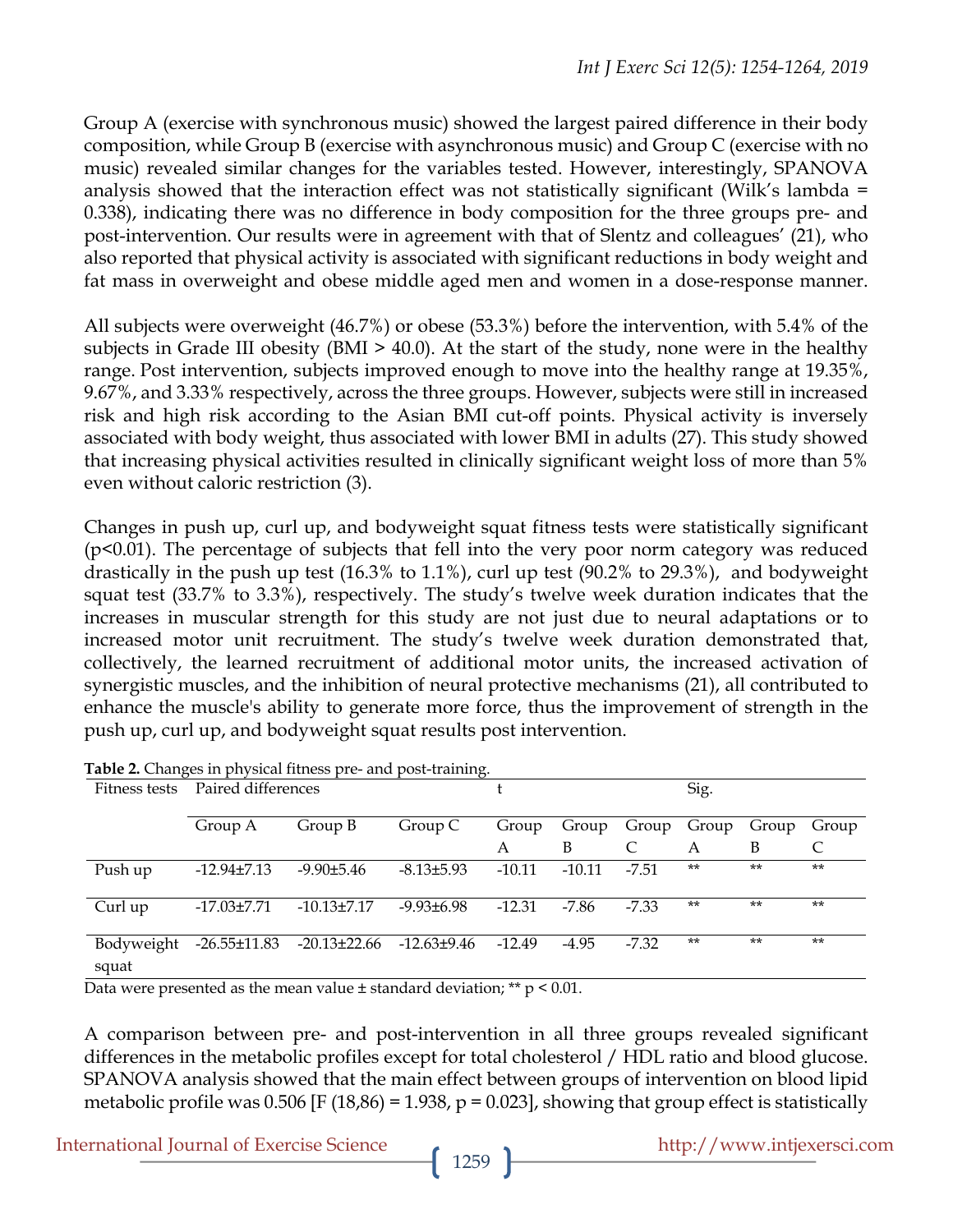significant, with a large effect size (partial eta squared = 0.289). Yet, a further post-hoc comparison using Tukey HSD test indicated that the mean for the three intervention groups did not differ significantly from each other.

| Metabolic<br>profiles   |                   | t                 |                   | Sig.  |          |          |       |         |         |
|-------------------------|-------------------|-------------------|-------------------|-------|----------|----------|-------|---------|---------|
|                         | Group A           | Group B           | Group C           | Group | Group    | Group    | Group | Group   | Group   |
|                         |                   |                   |                   | A     | B        | C        | A     | B       | C       |
| Systolic BP             | $5.25 \pm 10.23$  | 5.24±10.92        | $-0.46 \pm 16.80$ | 2.716 | 1.977    | $-0.090$ | $***$ | n.s.    | n.s.    |
| Diastolic BP            | 8.68±10.85        | 7.94±9.91         | 1.91±11.27        | 4.234 | 3.304    | 0.562    | $**$  | $***$   | n.s.    |
| Resting                 | $4.75 \pm 6.36$   | $1.65 \pm 3.97$   | 7.50±8.71         | 3.954 | 1.712    | 2.724    | $***$ | n.s.    | $\ast$  |
| heart rate              |                   |                   |                   |       |          |          |       |         |         |
| Total                   | 25.82±29.46       | $9.59 \pm 23.62$  | 12.40±15.72       | 4.638 | 1.674    | 2.494    | $***$ | n.s.    | $\star$ |
| cholesterol             |                   |                   |                   |       |          |          |       |         |         |
| HDL-                    | $6.00 \pm 7.59$   | $4.18 + 6.87$     | $0.40 + 9.51$     | 4.182 | 2.508    | 0.133    | $**$  | $\star$ | n.s.    |
| cholesterol             |                   |                   |                   |       |          |          |       |         |         |
| Total                   | $0.64 \pm 0.53$   | $-0.10 \pm 0.60$  | $0.13 \pm 0.60$   | 0.644 | $-0.690$ | 0.683    | n.s.  | n.s.    | n.s.    |
| cholesterol/            |                   |                   |                   |       |          |          |       |         |         |
| HDL ratio               |                   |                   |                   |       |          |          |       |         |         |
| LDL-                    | $15.21 \pm 25.65$ | $1.82 \pm 19.75$  | $6.90 \pm 20.80$  | 3.138 | 0.381    | 1.049    | $***$ | n.s.    | n.s.    |
| cholesterol             |                   |                   |                   |       |          |          |       |         |         |
| Triglyceride            | 23.79±35.06       | 17.41±66.23       | 30.90±17.03       | 3.590 | 1.084    | 5.737    | $***$ | n.s.    | $**$    |
| <b>Blood</b><br>glucose | 3.37±13.09        | $-0.12 \pm 11.67$ | $8.40 \pm 27.06$  | 1.338 | $-0.042$ | 0.982    | n.s.  | n.s.    | n.s.    |

**Table 3.** Effect of intervention on blood chemistry and hemodynamic variables.

Data were presented as the mean value  $\pm$  standard deviation; \* p < 0.05; \*\* p < 0.01; n.s. non-significant.

Regarding weight reduction, for Group A exercise with synchronous music, a significant regression equation was found *F*(1,10)=1273.627, p=0.00, with an *R2* of 0.992. Participants' predicted weight is equal to 78.947 + (-0.637) (time) (unit of weight) when time is measured in weeks. Participants' waist decreased -0.637 for each week of time.

The prediction formula for weight loss in the first treatment of synchronous music to exercise:  $y_{\text{B}}G1 = -0.637x + 78.947; R^2 = 0.992.$ 

This means that 99.2% of the variance y\_G1 is predicted by the formula. This finding can be used as a benchmark for predicting weight reduction improvements in obese adult.

For Group B exercise with asynchronous music, a significant regression equation was found *F*(1,10)=1178.619, p=0.00, with an R<sup>2</sup> of 0.992. Participants' predicted weight is equal to 77.376 + (-0.359) (time) (unit of weight) when time is measured in week. Participants' weight decreased -0.359 for each week of time.

The prediction formula for weight loss in the second treatment group of asynchronous music to exercise:  $y_{\text{G}} = -0.359x + 77.376$ ; R<sup>2</sup>= 0.992.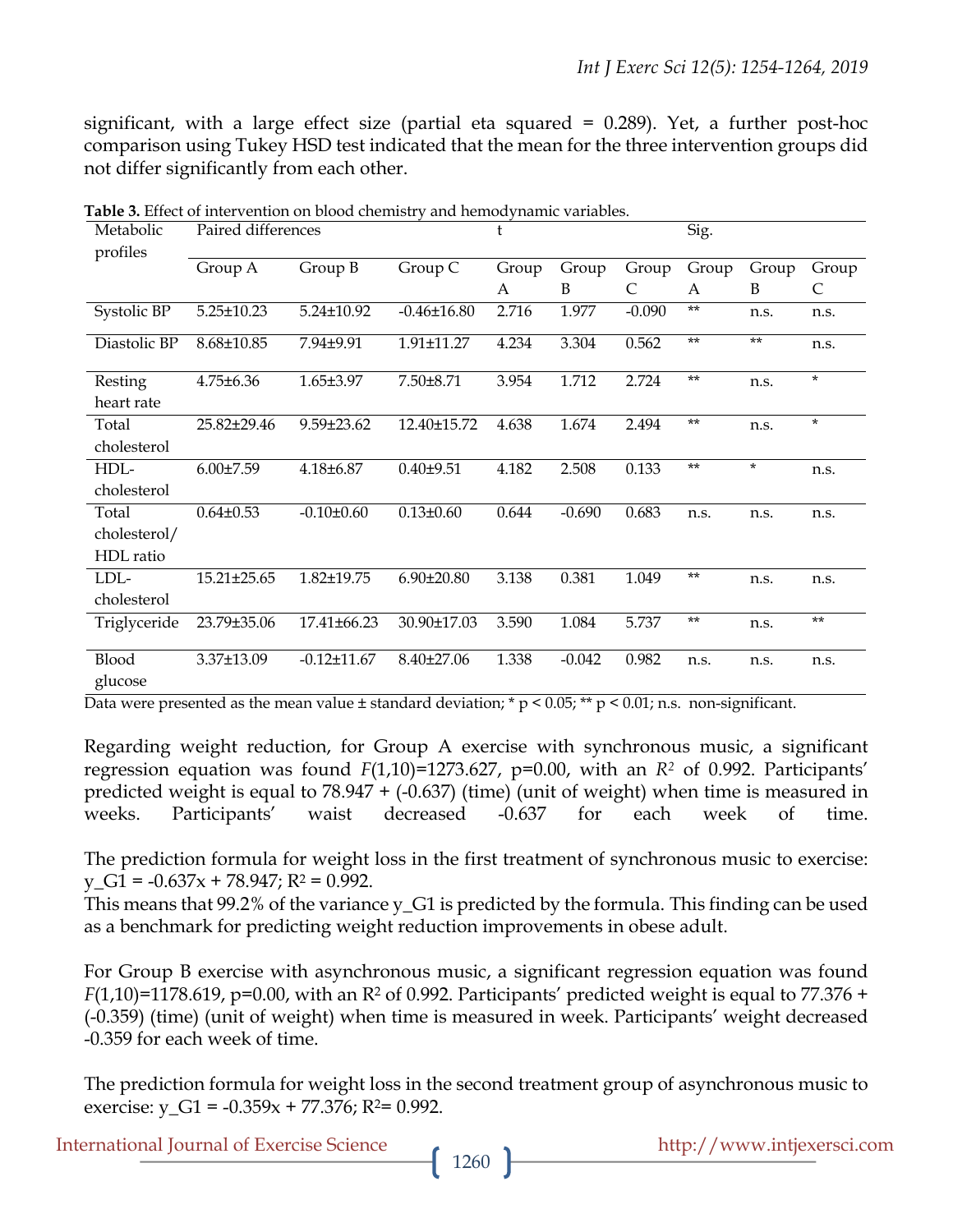This means that 99.2% of the variance y\_G1 is predicted by the formula. This finding can be used as a benchmark for predicting weight reduction improvements in obese adult Singapore Malay women when they exercise to asynchronous music.

For Group C exercise with no music, a significant regression equation was found *F*(1,10)=8340.330, p=0.00, with an R<sup>2</sup> of 0.999. Participants' predicted weight is equal to 81.182 + (-0.343) (time) (unit of weight) when time is measured in week. Participants' waist decreased - 0.343 for each week of time.

The prediction formula for weight loss in the control group of no music to exercise:  $y_{\text{I}}$ G1 = -0.343x + 81.182; R<sup>2</sup> = 0.999.

This means that 99.9% of the variance y\_G1 is predicted by the formula. This finding can be used as a benchmark for predicting weight loss in obese adult Singapore Malay women when they exercise to no music.

## **DISCUSSION**

De Feo (6) reported that although there is attraction to executing exercises in shorter time, and that high intensity training appears to induce superior improvements in fitness, prescribing a higher-intensity exercise for obese individuals decreases adherence to exercise due to the discomfort and potential injuries. De Feo (6) further added that a successful exercise program should be proposed at a moderate intensity and a low perceived effort because obese subjects who have low self-efficacy, poor mood status, and are not familiar with high-intensity workouts could easily drop out. It has been reported otherwise in this study.

Exercise participation adherence was high with an attendance level of 90%. Subjects' absent days were due to family commitments or holidays. Only one subject dropped out due to family commitments. Findings in this study points towards Heinrich and colleagues' study (10) examining high intensity functional training among physically inactive overweight and obese adults, which was compared to moderate-intensity training for exercise initiation, enjoyment, adherence, and intentions. Their study reported they maintained exercise enjoyment and were more likely to continue. Our study attended to the commonly cited barriers to regular exercise participation for the obese, such as "lack of time" and "boredom of exercise" as cited by Egan and colleagues (7). High intensity exercises in this study were conducted with adequate warm up and cool downs. There were no injuries reported throughout the study, further supporting the safety of high intensity exercise for the obese.

La Vie's obesity paradox (17) has documented several trials of overweight and obese individuals with established cardiovascular disease (including cardiac heart disease, heart failure, hypertension, and peripheral artery disease) having a better prognosis compared with nonoverweight/non-obese patients, where fitness in fatness becomes a protective quality. The fitness in fatness is applicable here. By propagating fitness in fatness and fitness against fatness in this obesity fitness management program, the end result will be a reduction of weight, but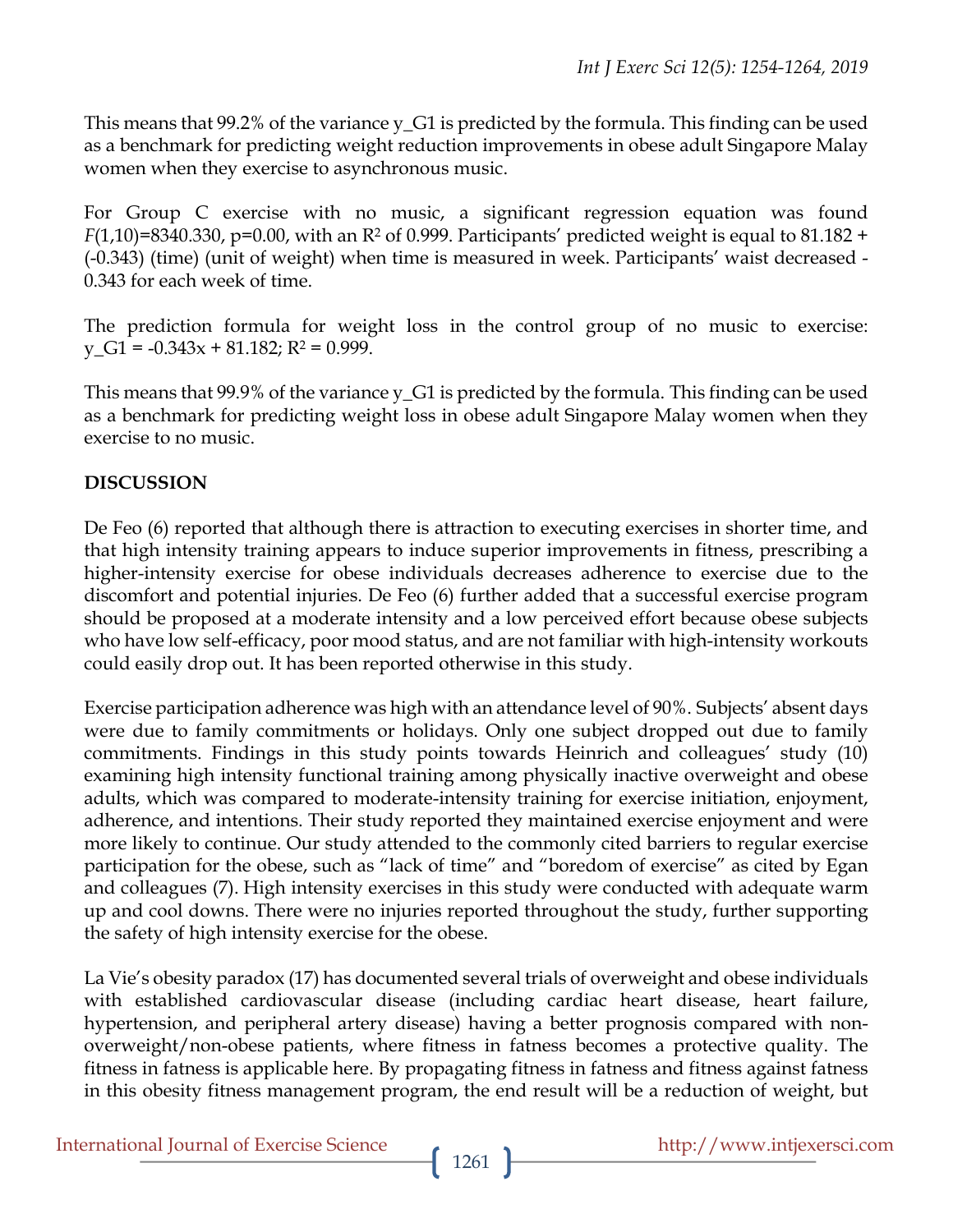more applicably fat loss, as well as disease pre-cursor prevention, management, and treatment. An emphasis on fitness and health as opposed to weight loss versus fat loss must be enhanced in all community obesity management programs.

Physical activity produces many beneficial health outcomes that are too often deemphasized in favour of weight-based end points, which is also reiterated by Shaibi and colleagues (23). Exercise training improves insulin resistance, beta cell function, glucose tolerance, dyslipidemia, vascular function, strength, fitness, and functionality. More effort should be made to educate the public and shift the emphasis on fitness management in obesity programs. Findings from this study show that physical activity intervention is effective for obesity fitness management in all groups. Music is less effective in this study as a disassociation tool at high exercise intensities owing to the pre-eminence of physiological cues. Further research is recommended on music as an ergogenic aid and its impact on high intensity exercise.

An inclusive, social community initiative in terms of a holistic prevention and solution must be championed to target the disability-free, quality driven lifestyle of a healthy weight. It is proposed that obesity fitness management should be more group-centric than individualcentric. This study brought it a step further by making it culture-centric with the inclusion of culture-centric music. This goes towards the change of societal norms in terms of physical activity than to deal only with the individuals who suffer from the detrimental effects of inactivity. Population-based approaches are sought positively to affect the outcome of physical activity against obesity.

This study has a direct impact on public health. As similar studies in Asia Pacific are rather limited at the moment, this is imperative towards knowledge in obesity fitness management in progressively urban Asia. This research is important not only in Singapore's context, but also in the other Southeast Asian countries riding its globalization wave. Its findings are applicable as an obesity fitness management tool targeting the dynamics of a community intervention. As Southeast Asia becomes progressively urbanized, the results of this research are valuable, not only as a case study in a developed nation's fight against obesity, but can be used as translational to achieve the recommended BMI in the developing countries of Southeast Asia.

## **ACKNOWLEDGEMENTS**

The authors would like to acknowledge the University of Malaya for funding this study through their UMRG Research Grant (Project No: UMRG RP008D-13HNE dated 17/6/2013 – 17/6/2015). The ethics approval for this research was granted by the University of Malaya Ethics Committee and National University of Singapore (Approval Number: NUS 2591 NUS-IRB Reference Code: B-15-066). Experiments involving the use of human participants followed procedures in accordance with the ethical standards of the Declaration of Helsinki.

This research study was selected and presented in the President's Cup Award at the American College of Sports Medicine North-West Chapter Annual Meeting 2016 in Tacoma, Washington on 15-16 April 2016.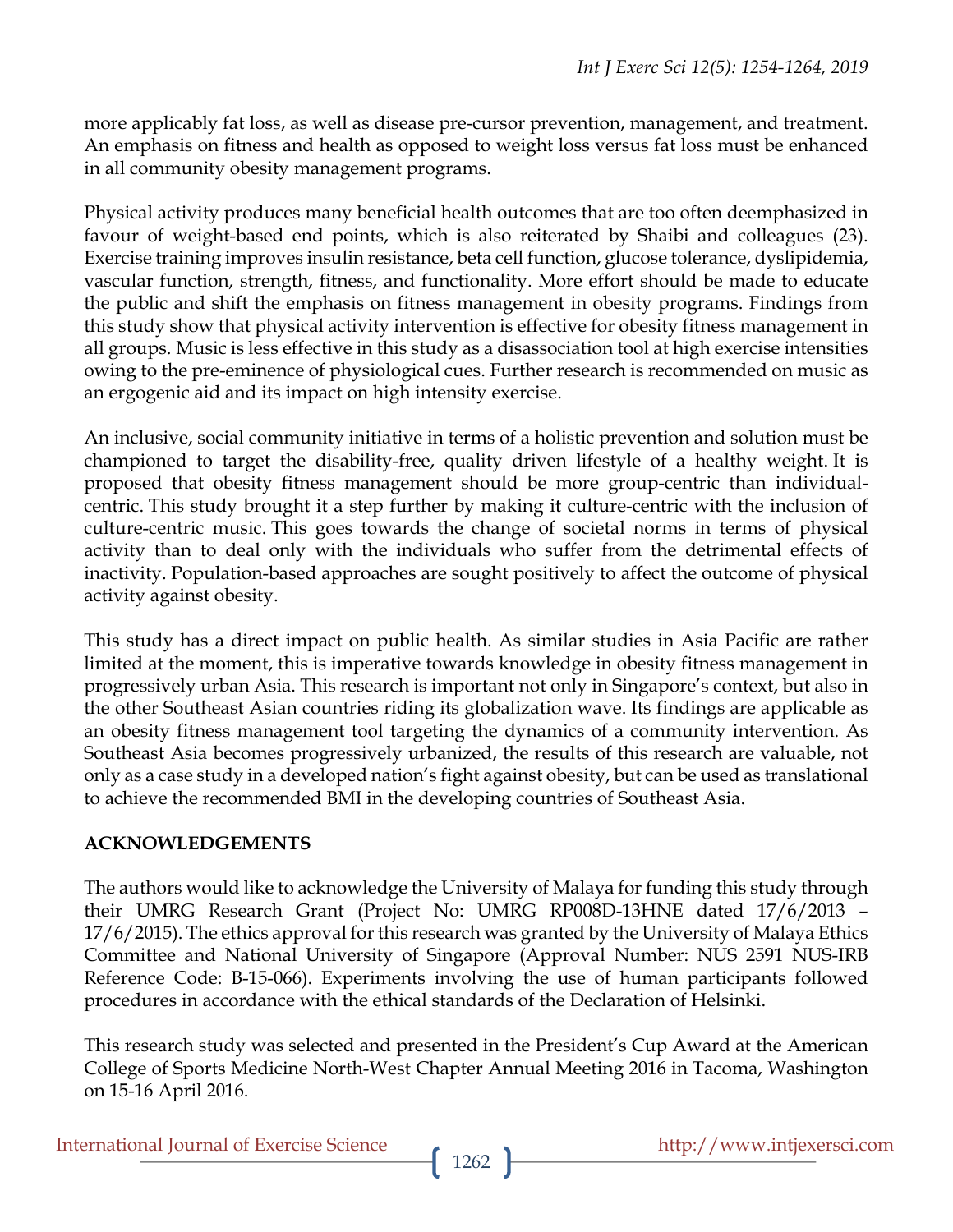#### **REFERENCES**

- 1. American College of Sports Medicine. ACSM's guidelines for exercise testing and prescription. 9th ed. Philadelphia: Wolters Kluwer/Lippincott Williams & Wilkins; 2013.
- 2. Anshel MA, Marisi DQ. Effect of music and rhythm on physical performance. Res Q 49(2): 109–113, 1978.
- 3. Brien SE, Katzmarzyk PT. Physical activity and metabolic syndrome in Canada. Appl Physiol Nutr Metab 31: 40-47, 2006.
- 4. Buchheit M, Laursen PB. High-intensity interval training, solutions to the programming puzzle: Part I: cardiopulmonary emphasis. Sports Med 43(5): 313-338, 2013.
- 5. Chang AL. Malays & obesity: big trouble. The Straits Times: Special Report, Singapore; 2010.
- 6. De Feo P. Is high-intensity exercise better than moderate-intensity exercise for weight loss? Nutr Metab Cardiovasc Dis 23(11): 1037–1042, 2013.
- 7. Egan AM, Mahmood WA, Fenton R, Redziniak N, Kyaw Tun T, Sreenan S, McDermott JH. Barriers to exercise in obese patients with type 2 diabetes. QJM 106(7): 635-8, 2013.
- 8. Gibala MJ, Little JP, MacDonald MJ, Hawley JA. Physiological adaptations to low-volume, high-intensity interval training in health and disease. J Physiol 590(5): 1077–1084, 2012.
- 9. Globas C, Becker C, Cerny J, Lam JM, Lindemann U, Forrester LW, Macko RF, Luft AR. Chronic stroke survivors benefit from high-intensity aerobic treadmill exercise: a randomized control trial. Neurorehabil Neural Repair 26(1): 85-95, 2012.
- 10. Heinrich KM, Patel PM, O'Neal JL, Heinrich BS. High-intensity compared to moderate-intensity training for exercise initiation, enjoyment, adherence, and intentions: an intervention study. BMC Public Health 14: 789, 2014.
- 11. Hulens M, Vansant G, Lysens R, Claessens AL, Muls E. Exercise capacity in lean versus obese women. Scand J Med Sci Sports 11(5): 305–309, 2001.
- 12. Hwang CL, Wu YT, Chou CH. Effect of aerobic interval training on exercise capacity and metabolic risk factors in people with cardiometabolic disorders: a meta-analysis. J Cardiopulm Rehabil Prev 31: 378–385, 2011.
- 13. Jackson AS, Pollock ML. Practical assessment of body composition. Phys Sportsmed 13: 76-90, 1985.
- 14. Karageorghis CI, Hutchinson JC, Jones L, Farmer HL, Ayhan MS, Wilson RC, Rance J, Hepworth CJ, Bailey SG. Psychological, psychophysical, and ergogenic effects of music in swimming. Psychol Sport Exerc 14: 560-568, 2013.
- 15. Karageorghis CI, Mouzourides DA, Priest DL, Sasso TA, Morrish DJ, Walley CL. Psychophysical and ergogenic effects of synchronous music during treadmill walking. J Sport Exerc Psychol 31(1): 18-36, 2009.
- 16. Karageorghis CI, Priest DL, Williams LS, Hirani RM, Lannon KM, Bates BJ. Ergogenic and psychological effects of synchronous music during circuit-type exercise. Psychol Sport Exerc 11(6), 551-559, 2010.
- 17. Lavie CJ, Milani RV, Ventura HO. Obesity and cardiovascular disease risk factor, paradox, and impact of weight loss. J Am Coll Cardiol 53(21), 1925-1932, 2009.